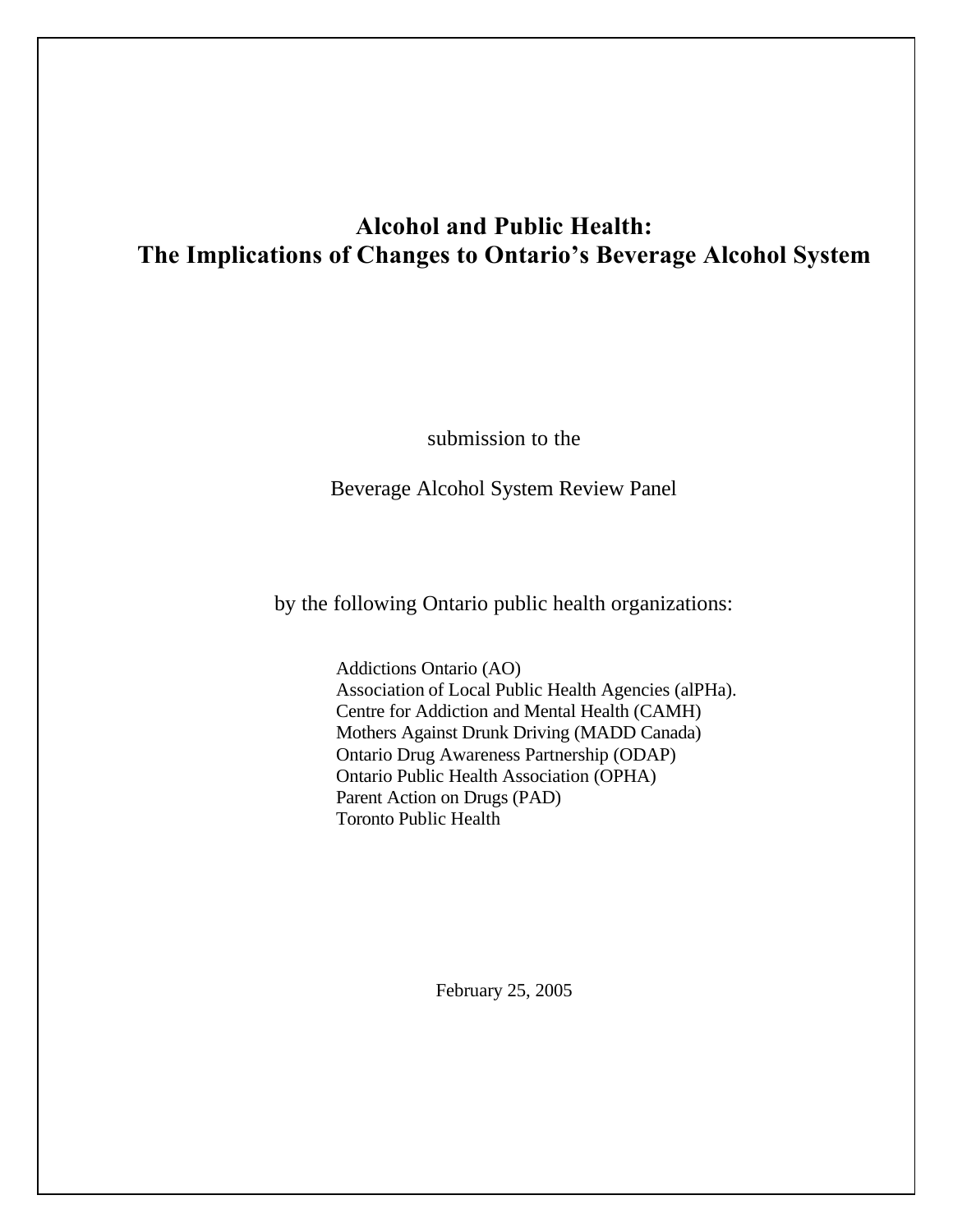#### **Executive Summary**

**Alcohol is a drug that causes about as much harm as tobacco. It is linked to more than 60 medical conditions and imposes a heavy burden on public health and finances. Alcohol should not be sold as an ordinary commodity.**

**Recent public discourse on alcohol has focused on increasing government revenues and has largely overlooked public health impacts. Public health and safety issues deserve to be at the forefront in a balanced review of beverage alcohol policy. The Ontario review should, as a guiding principle, seek to improve, not mortgage, public health and safety.**

**Alcohol policy research has come of age, and now provides governments a toolkit of policy options that research show to be effective in reducing alcohol-related problems. Policies that increase alcohol consumption generally lead to higher levels of public harm, while policies that decrease consumption reduce harm. Among the most effective policies to reduce alcohol problems are:**

o **maintaining public alcohol retail monopolies with a strong duty of social responsibility, and** o **increasing alcohol taxes.**

**Relying on public education and persuasion alone is not effective in reducing alcohol-related harm.**

**A number of proposals have recently gained currency in public discourse. These include:**

- o **increasing alcohol sales to increase revenues,**
- o **eliminating or transforming Ontario's public retail monopoly through privatization, franchising or establishing an income trust, and**
- o **expanding access to alcohol by selling alcohol in corner stores.**

**Each of these proposals is likely to increase alcohol problems and should be rejected on public health and safety grounds alone. When health and safety consequences are taken into account, these proposals are also likely to harm Ontario's future financial health.**

**Eight Ontario public health organizations jointly recommend:**

- **1. As a top priority, Ontario should retain intact its public monopoly on alcohol distribution and retail alcohol sales. The public monopoly should be extended to include beer and certain wine stores, and its activities re-balanced to moderate its current marketing emphasis and to take greater account of public health and safety priorities.**
- **2. Provincial alcohol taxes should be increased by 10-20% in the short term to improve public health and safety and to increase government revenues derived from alcohol. The flat tax on beer, which has cost Ontario an estimated \$177 million in foregone revenues, should be eliminated. The preferential tax treatment afforded to beer, which may currently be contributing to elevated death and injury from alcohol-related vehicle crashes, should be eliminated in favour of uniform tax policies for all alcoholic beverages more similar to those currently applied to spirits.**

**If implemented, these recommendations would improve the health and safety, and the public finances, of Ontarians.**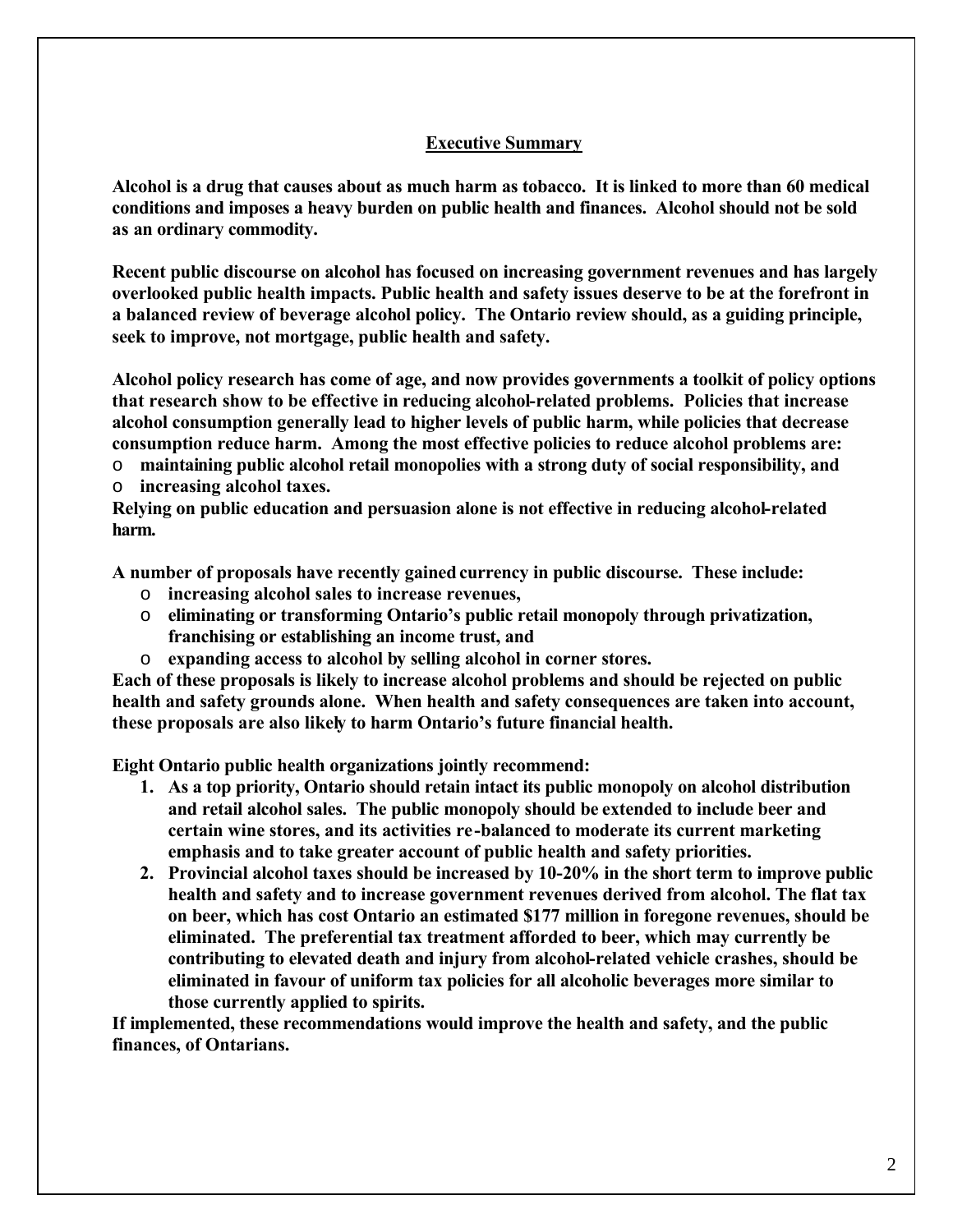#### **Alcohol is no ordinary commodity**

Many of us derive pleasure from drinking alcohol. However, alcohol is not an ordinary commodity and should not be sold like one. Alcohol is a drug. It is linked to more than 60 different medical conditions and imposes a heavy burden on public health.<sup>1</sup>

According to research conducted for the World Health Organization (WHO), *alcohol-related harm is nearly equal to that caused by tobacco, and far greater than for illicit drugs<sup>2</sup> Four percent of the global* burden of disease is attributable to alcohol, compared with 4.1 percent to tobacco and 4.4 percent to high blood pressure.<sup>3</sup> For adolescents and young adults in developed countries such as Canada, alcohol is *the most significant avoidable health risk*. 4 In Ontario, the annual cost of alcohol-related lost productivity and increased health care and enforcement services is estimated at nearly \$2.9 billion.<sup>5</sup>

Despite the prevalence and gravity of alcohol-related problems, they have attracted far less attention than health problems caused by tobacco. Many jurisdictions around the world are implementing tobacco policies to improve public health. For its part, the government of Ontario is demonstrating a commendable commitment to reducing tobacco problems. The government has recently:

- o increased taxes on tobacco,
- o introduced legislation to make workplaces and public places smoke-free, and
- o increased spending on tobacco control.

It would be regrettable if the public health improvements that will result from these laudable policies on tobacco were blunted or even reversed by policies on alcohol that failed to take into account a wealth of established public health information. Fortunately, recent research has contributed substantially to our understanding of alcohol's role in health and illness, the treatment of alcohol use disorders, and critically—the importance and efficacy of alcohol policy options. Alcohol research is now wellestablished and recognized. (Please refer to the review article entitled "Alcohol and public health" in Feb. 5, 2005 issue of the British medical journal *The Lancet*, reproduced in Annex 2)

### **Dispelling myths about alcohol**

People's view of alcohol policy is often inappropriately tainted by their perceptions of the prohibitionera. However, most modern alcohol policies bear little resemblance to prohibition—they have been "incremental, deliberate, and respectful of people's right to drink in moderation."<sup>6</sup> Alcohol policy has also had to contend with numerous misconceptions that are deeply embedded in society. These false notions continue to obscure the link between alcohol consumption and its many negative public health consequences. These myths have been summarized in a position paper published recently by the Ontario Public Health Association:<sup>7</sup>

"[One] misconception is that *heavy drinkers cannot be influenced by broad-based control policies*. In fact, research has consistently found that the proportion of heavy drinkers is related to the alcohol consumption patterns of the entire population i.e. when population consumption levels are down, alcohol related problems at all levels of drinking are down…"

"One of the most enduring misconceptions is that *only those who are dependent on alcohol (i.e. alcoholics) experience alcohol problems* and that *controls on alcohol availability unfairly*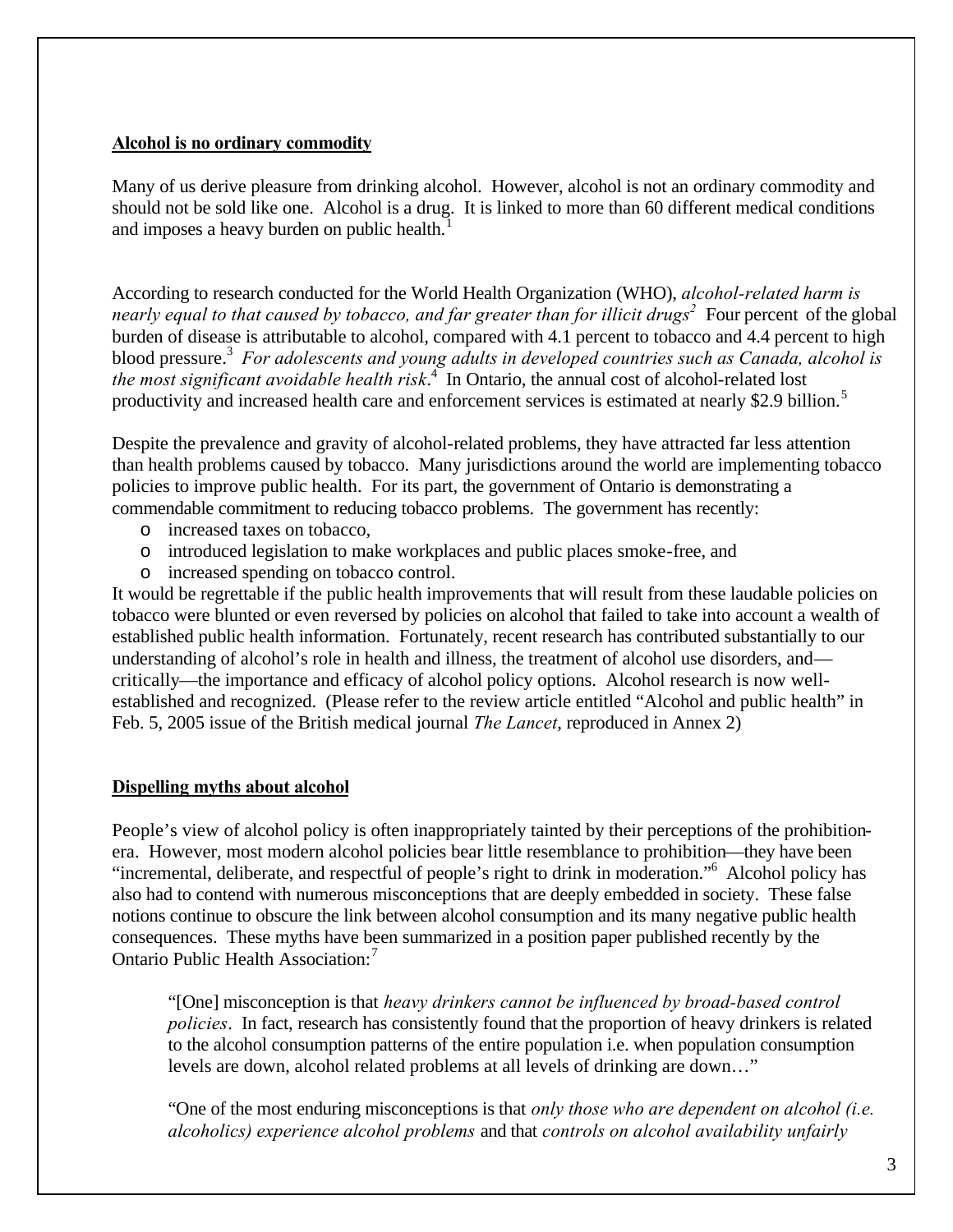*restrict the freedoms of the vast majority of the population that drinks responsibly*…. [However, t]raffic and crime statistics show that everyone in our society, including those who do not drink, are at risk of alcohol-related problems…"

"A third common misconception is that *alcohol-related problems result solely from drinking to or past the point of intoxication*. The World Health Organization, among others, notes that even low or moderate levels of alcohol use can impair workplace and traffic safety, increase the risk of certain cancers and harm the development of the fetus…"

"Finally, there is the myth that *if people only knew about the risks associated with alcohol they would make healthier choices*. Education is an important part of any comprehensive populationlevel health promotion/prevention strategy. However, the evidence indicates that on its own education is of limited value. Personal choice is not the only factor influencing alcohol-related problems; the consumption of alcoholic beverages is related to a range of social, cultural, economic and environmental determinants…"

Fortunately, as the responses to each myth suggests, the understanding of effective alcohol policy continues to deepen, and the study of alcohol policy is firmly rooted in the scientific method. Today, citizens and their governments possess an extensive toolkit of policy options that compelling international research demonstrate are effective in reducing alcohol-related problems. Policymakers can use the same strong body of research to avoid policy options that are likely to worsen the harm associated with alcohol consumption.

## **Policies that are most effective in reducing alcohol-related harm<sup>8</sup>**

Extensive research published by the World Health Organization indicates that the following measures are effective in reducing alcohol-related harm.

# *Pricing and taxation*

Regulating alcohol taxes and prices is one of the most common and effective methods of controlling alcohol-related health problems. Basic economic theory suggests that making alcoholic beverages more expensive by taxing them usually results in people consuming less alcohol, which in turn leads to fewer alcohol-related problems. In addition, moderate alcohol taxes are relatively easy to establish and enforce, and provide governments with significant revenues. Conversely, reducing alcohol taxes and prices generally leads to more alcohol problems.

# *Regulating the physical availability of alcohol*

Controls that affect the convenience and accessibility of alcohol vary widely but can be instrumental in reducing alcohol-related harm. These include:

o government monopoly of retail sales

*Maintaining public alcohol retail distribution systems with a strong duty of social responsibility is one of the most effective ways of minimizing harm caused by alcohol*. Balanced government retail monopolies can help reduce consumption. They are typically more restrained than their private counterparts in promoting alcohol sales and more likely to aggressively challenge and refuse to sell alcohol to underage youth and the already-intoxicated. Public monopolies also moderate the political influence of private corporate alcohol sellers that have a vested interest in boosting alcohol sales.<sup>9</sup> Finally, publicly-owned retailers can be held more directly accountable to the public.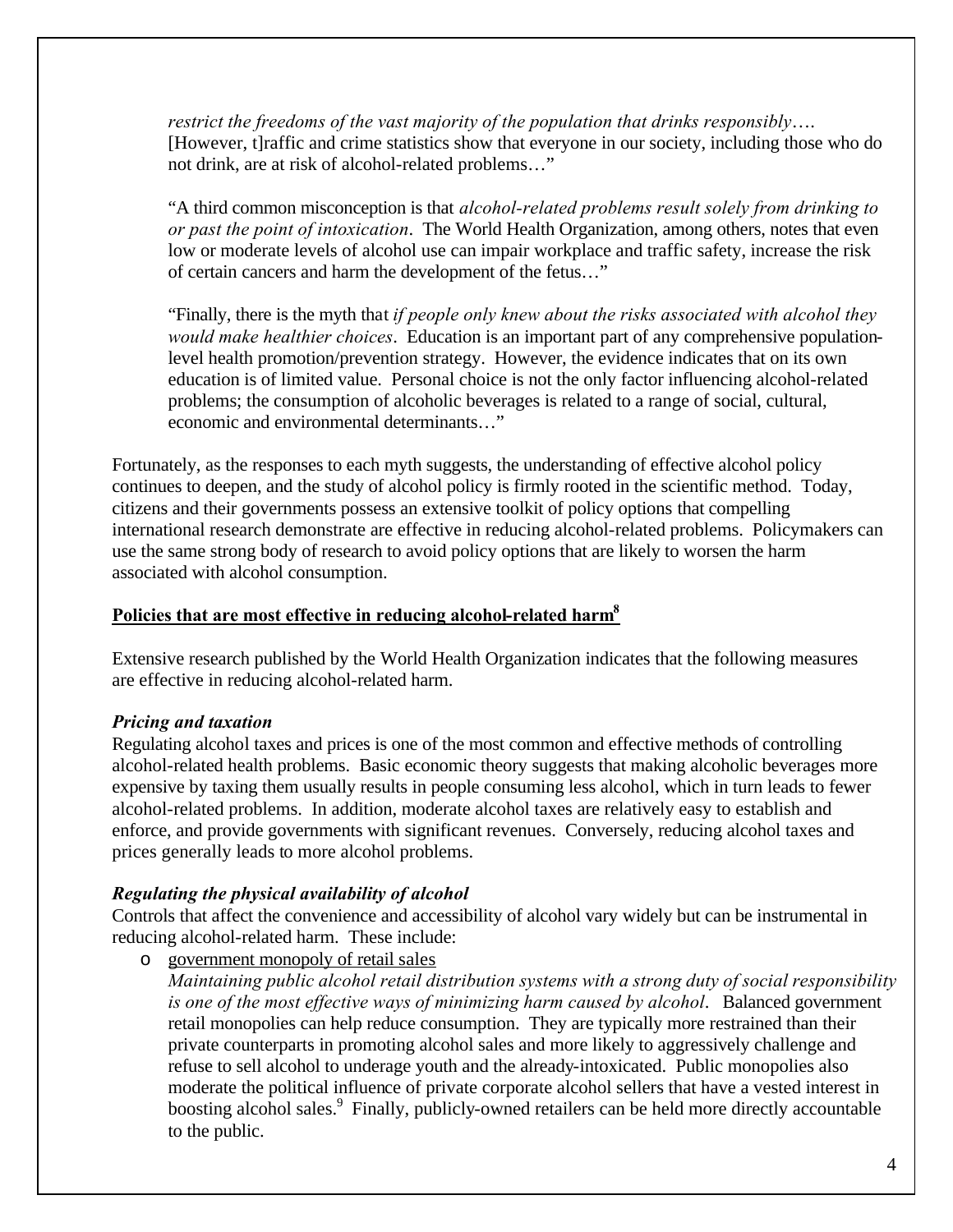- o age restrictions for individuals purchasing alcohol
	- Almost all countries restrict the age at which young people may purchase alcohol. Research from many studies indicates that if adequately enforced, these laws can substantially reduce drinking and its associated harm among high school students, college students and other teenagers.

o restrictions on the hours and days of retail sale The international evidence suggests that if used strategically, restrictions on the hours and days of alcohol sales can reduce drinking and alcohol-related harm.

- o restrictions on the density of outlets Regulating the number of outlets for alcohol sales, usually through licensing, increases the time and effort people must spend to obtain alcohol. The evidence indicates that large changes in the number of outlets can have a substantial influence on levels of alcohol consumption and harm, and that regulating outlet density even at the local level may provide public health benefits.
- o regulating beverage availability according to alcohol content Many countries have recently encouraged the preferential consumption of lower-alcohol beverages by increasing their relative availability and by taxing alcoholic beverages according to the amount of alcohol they contain. While not conclusive, the evidence suggests that such policies can reduce both the amount of absolute alcohol consumed and associated health problems.

# *Drinking-driving countermeasures*

In recent decades, measures to reduce the number of people driving a vehicle under the influence of alcohol have been very successful, reducing long-term health problems by between 5% and 30%. These types of measures, which have the strongest potential for success when combined, include the following: o reducing legal limits for driving

There is a strong relationship between the level of alcohol in a driver's blood (called the blood alcohol concentration, or BAC) and the risk of motor vehicle crashes. According to a recent World Health Organization survey<sup>10</sup>, about 70% of responding countries maintain a legal BAC of around 0.5 or lower. Just over 25% maintain a BAC of 0.6 or higher (including Canada, at 0.8), and only 7% have no BAC. The available research suggests that BAC laws are generally positive, persistent and cost-effective.

- o random breath testing The stopping by police of motorists for breath tests at random, usually in a highly-visible, widely-publicized operation, is effective in reducing alcohol-related crashes, injuries and deaths.
- o remedial programs for convicted offenders The available evidence also supports mandatory treatment of repeat drinking-drivers.

# *Modifying the drinking context*

Many jurisdictions seek to reduce the harm caused by alcohol consumption by focusing on changing the social, cultural and community context within which alcohol consumption takes place, particularly in bars and other places where purchased alcohol is consumed on the premises. Strategies include: community mobilization (to raise awareness of, and solutions to, problems linked to on-premise drinking), server training and liability (holding servers liable for the consequences of selling alcohol to underage individuals and the already-intoxicated), and enforcement of on-premise regulations and legal requirements not to serve youth and the already-intoxicated. This focus can have a significant impact on young people and those with high-risk drinking practices.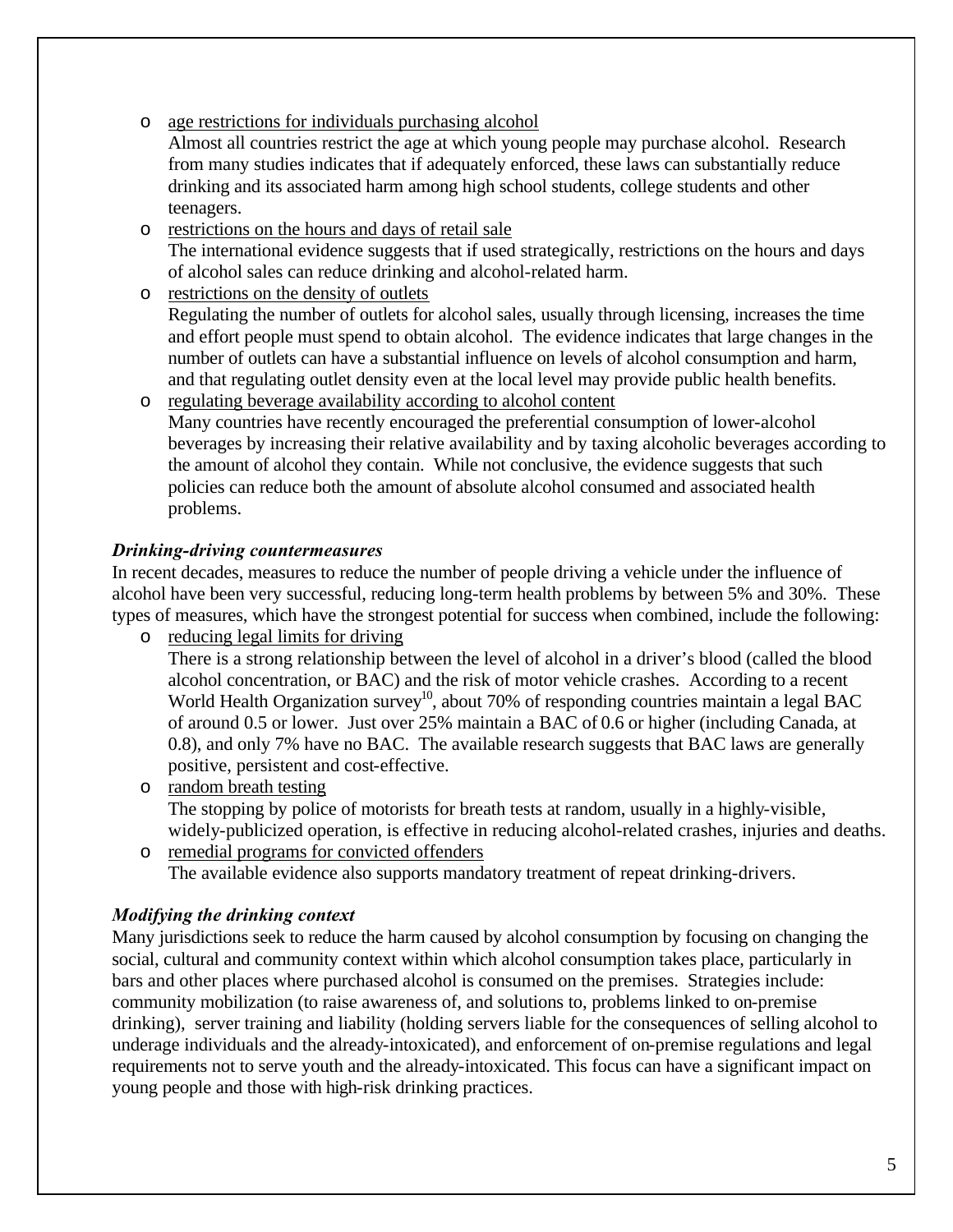#### *Treatment and early intervention services*

There are many varied approaches for treating alcohol problems. Of these, brief interventions with high-risk drinkers can be effective in changing individuals' drinking behaviour. Other approaches, including specialist treatment in specialized facilities, and mutual help and self-help societies can also provide benefits.

#### *Regulating alcohol advertising and other promotion*

The evidence of the efficacy of restrictions on alcohol advertising and other promotion in reducing alcohol-relate harm remain equivocal. However, some recent studies suggest that such restrictions could prove beneficial. For example, a large econometric study conducted in the United States indicates that a ban on broadcast alcohol advertising alone could reduce motor vehicle fatalities in that country, saving between 2,000 and 3,000 lives per year.<sup>11</sup> The evidence clearly shows that industry self-regulation--for example, to limit exposure to underage youth $12$ -is largely ineffective. As a result, many governments throughout the world pursue restrictions on alcohol advertising and other promotion as a precautionary measure to reduce the likely risk to the public generally, and to underage youth in particular.

### **Other alcohol policies**

Of the many other available alcohol policies, the popular approach of relying on *public education and persuasion* to address alcohol problems warrants particular attention. Initiatives involving the media include: public service announcements, counter advertising to reduce alcohol's appeal and use, media literacy programs designed to enable young people to better resist the persuasive appeals of alcohol advertising, warning labels about alcohol, and guidelines for low-risk drinking. Extensive evidence indicates that public education, when pursued in isolation, is not effective in reducing the harm associated with alcohol consumption. Education and persuasion can play a positive role when implemented with health-based policies in which alcohol access and availability is controlled by public monopoly. In environments in which they are not supported by such policies, any positive impact they may have is likely to be overshadowed by the harm that increased access to alcohol creates. Thus, extensive research on public health impacts shows that *exchanging effective alcohol policies for increased educational efforts cannot be supported*.

### **Viewing alcohol revenues in a broader context**

The social harm and financial costs that alcohol causes fully justifies governments' efforts to derive revenues—and indeed, *increasing* revenues—from alcohol's production, distribution, promotion and use, in part to fund initiatives to prevent and treat alcohol-related harm. Revenue generation should not be viewed in isolation, however. Increasing alcohol revenues should not be viewed as the sole, or even the primary, objective of Ontario's beverage alcohol system.

Firstly, the revenues that governments derive from alcohol should be considered in the context of the social and financial costs associated with its use. For example, Ontario would be ill-served by policies that merely increased alcohol revenues if those policies increased public harm and associated costs to an even greater extent.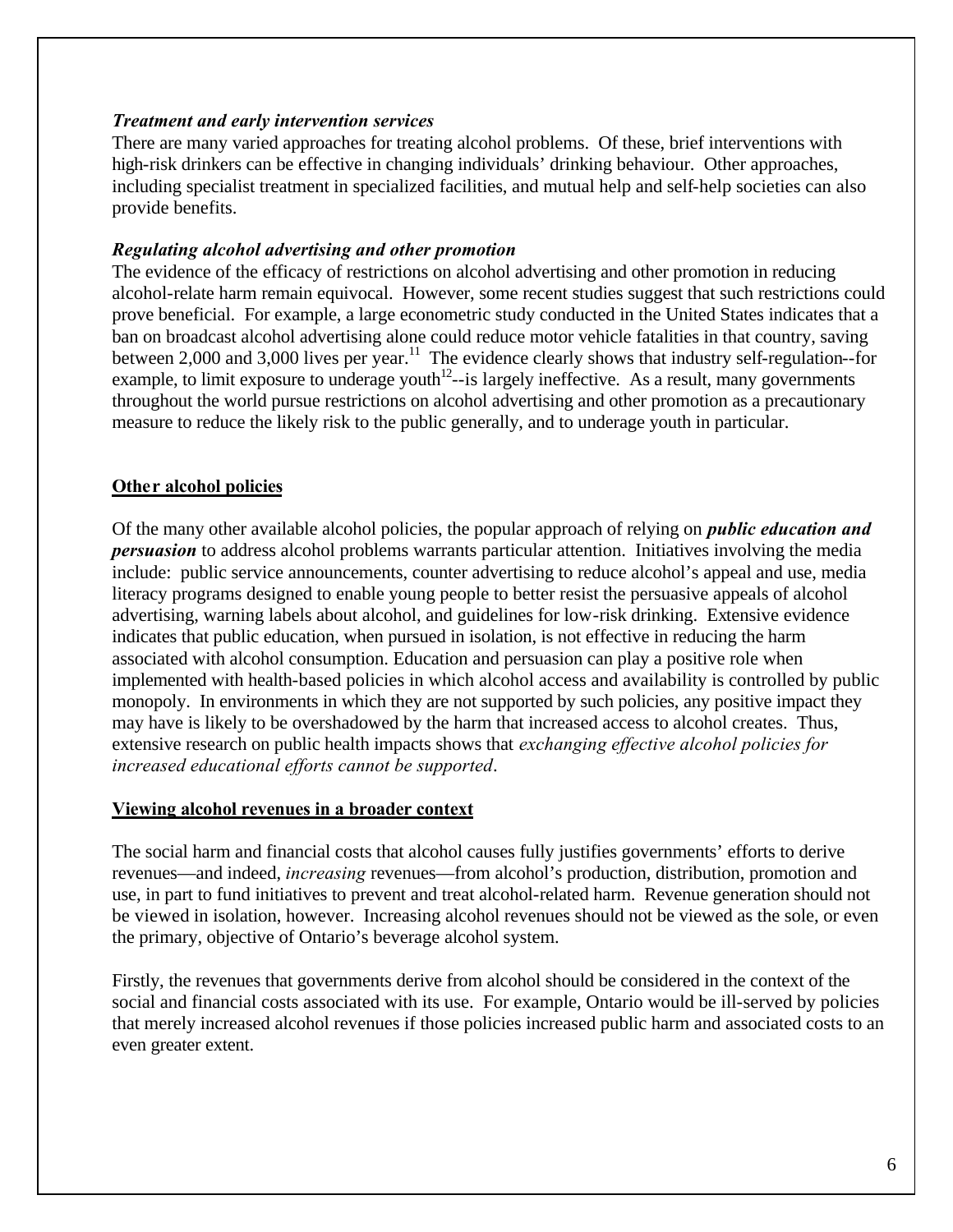Secondly, alcohol policy and the province's fiscal situation need to be considered from the perspective of an extended period of time. It would be regrettable, for example, if governments pursued short-term infusions of cash if this were achieved to the detriment of public health and safety, and the province's overall financial situation, in subsequent years and decades. In short, *it is crucially important that changes to Ontario's beverage alcohol system improve—not mortgage—the public's health, safety and finances.*

A prudent, balanced approach to alcohol policy requires, as a matter of priority, the examination of measures that increase government revenues while simultaneously decreasing government expenses by enhancing public health and safety.

### **Specific proposals raise public health and financial concerns**

Prior to, and in response to the creation of the Beverage Alcohol System Review Panel, several suggestions for changes to the alcohol system have gained currency. Among these are the following proposals:

- Increasing alcohol sales to further increase revenues;
- Eliminating or transforming Ontario's public alcohol retail monopoly, by privatizing or franchising the LCBO, or by establishing an income trust;
- Expanding access to alcohol, in part by selling alcohol in corner stores.

Recent public opinion research conducted over the past 15 years indicates that Ontarians generally oppose increasing access to alcohol. A recent report on this research by the Centre for Addiction and Mental Health<sup>13</sup> (which is appended to this submission, in Annex II) concludes that:

"Ontarians continue to be aware of and concerned about the social, health, legal and economic consequences of alcohol abuse and continue to support interventions and controls that will reduce alcohol-related risks and harms…."

"Ontario residents are very supportive of a monopoly-based retail system and related control measures."

"In general, public opinion does not favour increased marketing of alcohol products or greater access to alcohol

In particular, between 1989 and 1998, when asked whether "alcoholic beverages should be sold in corner stores" the percentage of respondents expressing opposition remained at or above 69% each year, rising to 78% in the final year.<sup>14</sup> When responses to these and more recent CAMH surveys are considered together, the results indicate that the Ontario public strongly supports a balanced approach where access to alcohol is controlled by a government run monopoly. Results from a 2002 survey<sup>15</sup> show that

- o 72% of respondents disagreed that the government should "close all LCBO stores, and allow privately run stores to sell alcohol."
- o 80% of respondents believed that "the number of places where you can buy alcohol in your community" is "about right"; a further 9% felt there are "too many."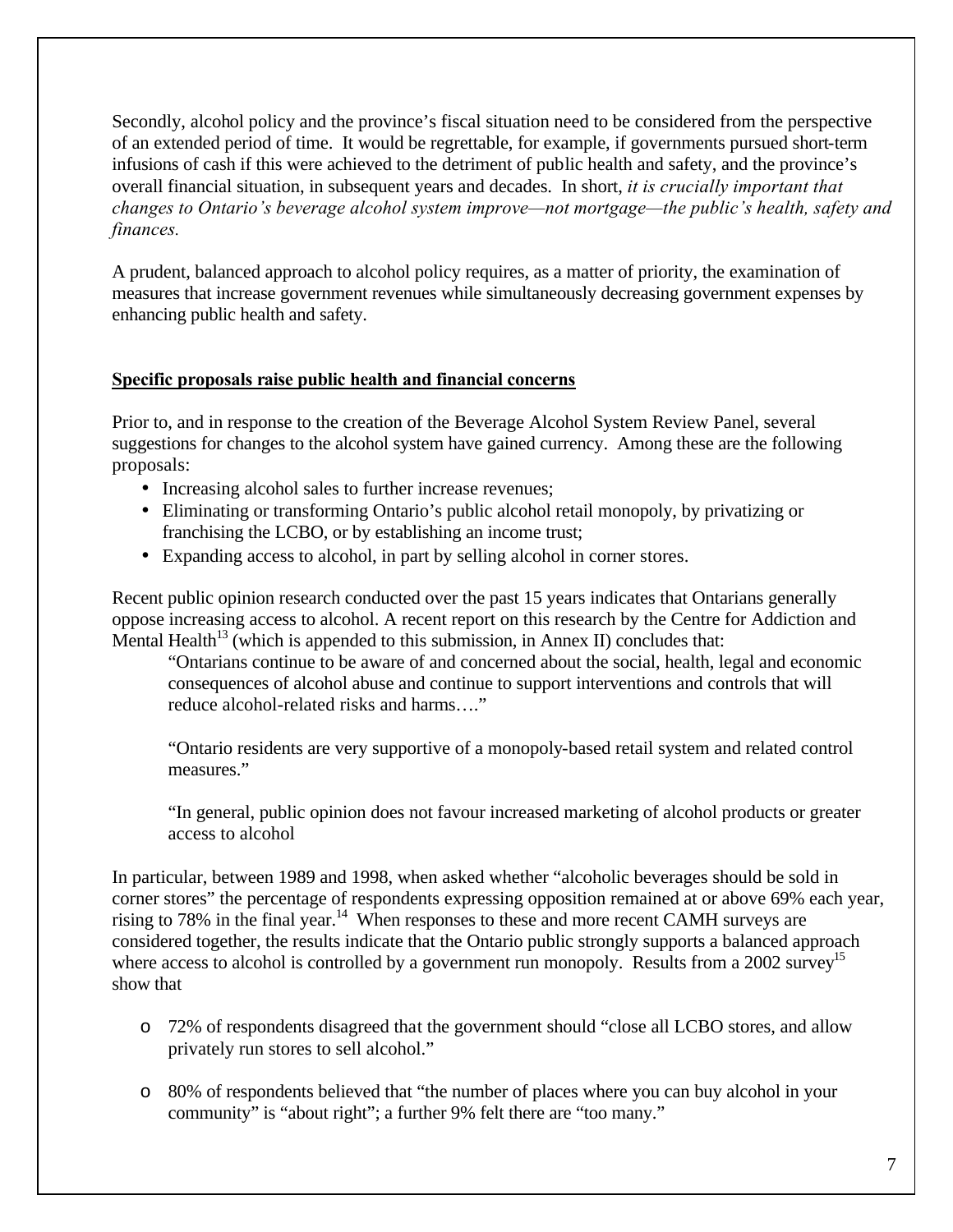- o 92% of respondents considered it "somewhat" or "very convenient" "to get to the nearest liquor or beer store"
- o 73% agreed that "before making legislative or policy changes to the way alcohol is sold… governments should be required to consult with health experts."

These public opinion trends are supported by another, more recent poll. A random telephone survey of 500 Ontario voters conducted in January 2005<sup>16</sup> indicates that citizens have important misgivings about allowing the sale of beer and wine at local corner stores:

- o 70% believe the proposal would "likely increase" "*beer and wine being sold to underage persons*" (fewer than 3% think it would likely decrease this);
- o 64% believe the proposal would "likely increase"… "*beer and wine being sold to intoxicated persons*" (fewer than 3% think it would likely decrease this); and
- o 53% of respondents believe the proposal would "likely increase"… "*the number of drinking and driving incidents*" (4% think such incidents are likely to decrease).

The available research provides scientific justification for public concerns about expanding access to alcohol. If implemented, each of the proposals noted above would likely increase alcohol consumption. For example, a fully privatized alcohol system would result in more outlets selling alcohol, longer hours of sale and, critically, more sales to underage individuals and higher consumption of alcohol overall.<sup>17</sup> Similar increases in consumption would result from the sale of alcohol in corner stores, the proliferation of LCBO franchise outlets, and the sanctioning of private profit imperatives in the sale of alcohol that an income trust would embody. In each instance, increased consumption would worsen the health, social and legal problems that alcohol creates in Ontario.

Decades of international research<sup>18</sup> show that increased consumption generally leads to higher levels of public harm. In Ontario, increased access and consumption would, for example, lead to a greater number of citizens suffering from liver cirrhosis, alcohol-related cancers and other chronic diseases. More people would be injured or die in drunk-driving crashes; there would be more alcohol-related drownings, more falls resulting in injury or death. More families would suffer from domestic violence, and there would be more incidents of public disorder.

On the sole basis of public health and safety, each of the above proposals should thus be rejected.

In addition, however, such initiatives would lead to greater financial expenditures—by both individuals and governments—to address alcohol-related problems. For example, selling alcohol in myriad corner stores would entail substantial increases in distribution and recycling costs, and increased costs for: staff security; crime prevention; policing; and regulating dispersed outlets over extended hours to ensure compliance with rules against the sale of alcohol to minors and the already-intoxicated. Implementing the proposal for an income trust would divert alcohol-generated revenues—over a billion dollars a year in dividends to the Province—to private investors. After an initial infusion, Ontario would have even less money to deal with the greater health problems caused by increased alcohol consumption.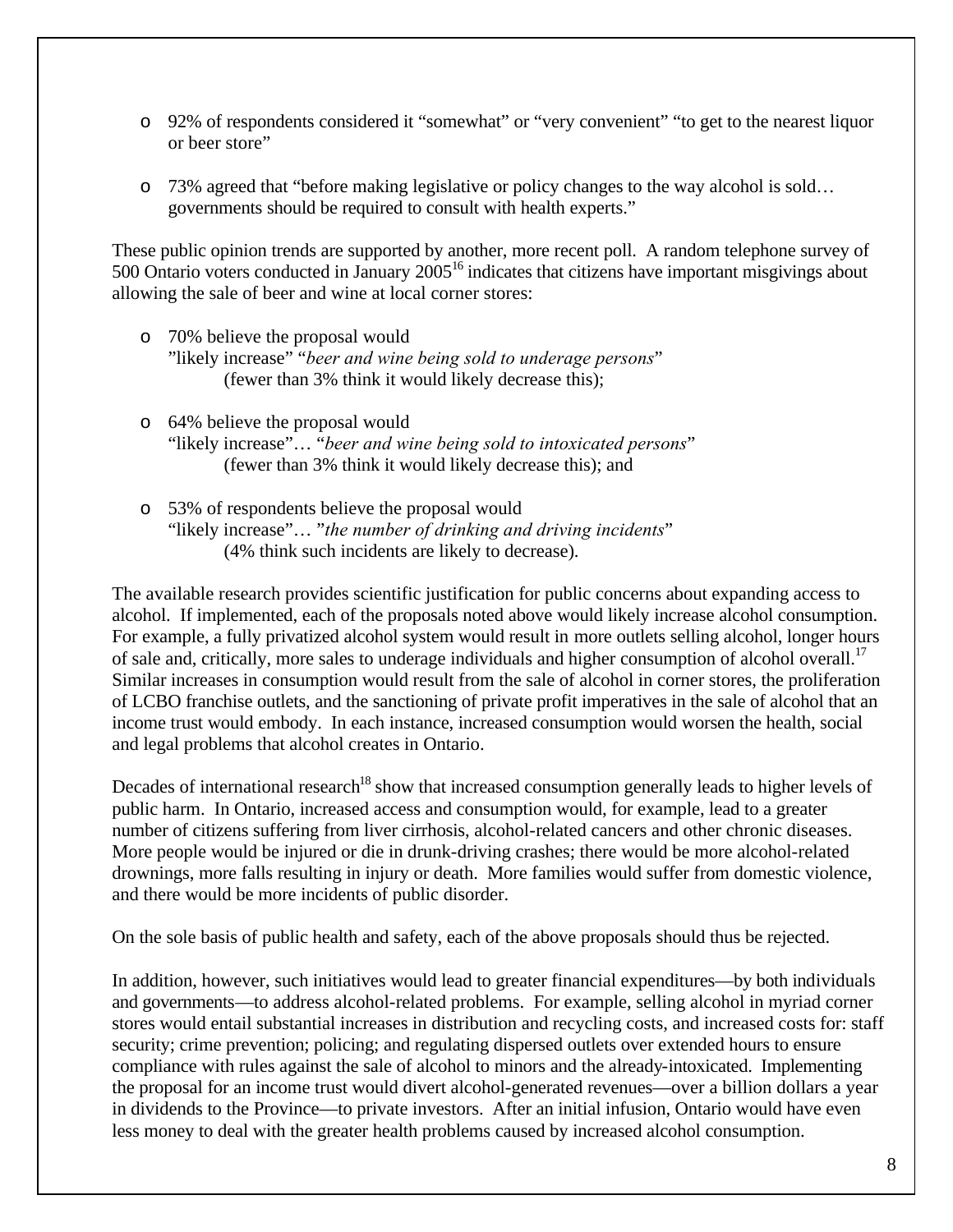Moreover, while the LCBO is now allowed to place far too much emphasis on glamorizing liquor consumption at the expense of its broader social responsibility, relinquishing substantial control of the Crown corporation to private investors and reducing its public accountability would make public health matters worse. The lucrative priority of selling more alcohol would prevail.

When public health consequences are taken into consideration, it is clear that proposals that would increase alcohol consumption and public harm are also likely to have grave consequences for Ontario's future financial health.

#### **Conclusion**

Most recent public discourse on alcohol policy has centred on increasing government revenues in the short term. Regrettably, public health issues have not received the attention they deserve. Public health and safety is not a mere 'externality.' It cannot legitimately be treated as a side-effect of the primary goal of increasing government revenues. Public health and safety impacts deserve to be placed at the forefront of a balanced review of beverage alcohol policy. Indeed, the guiding principles for this alcohol policy review should be to ensure that alcohol problems are not made worse and, indeed, that public health is enhanced by alleviating the harm caused by alcohol. In considering alcohol policies generally and initiatives to increase provincial revenues in particular, *the overarching priority should be to improve, not mortgage, public health and safety*.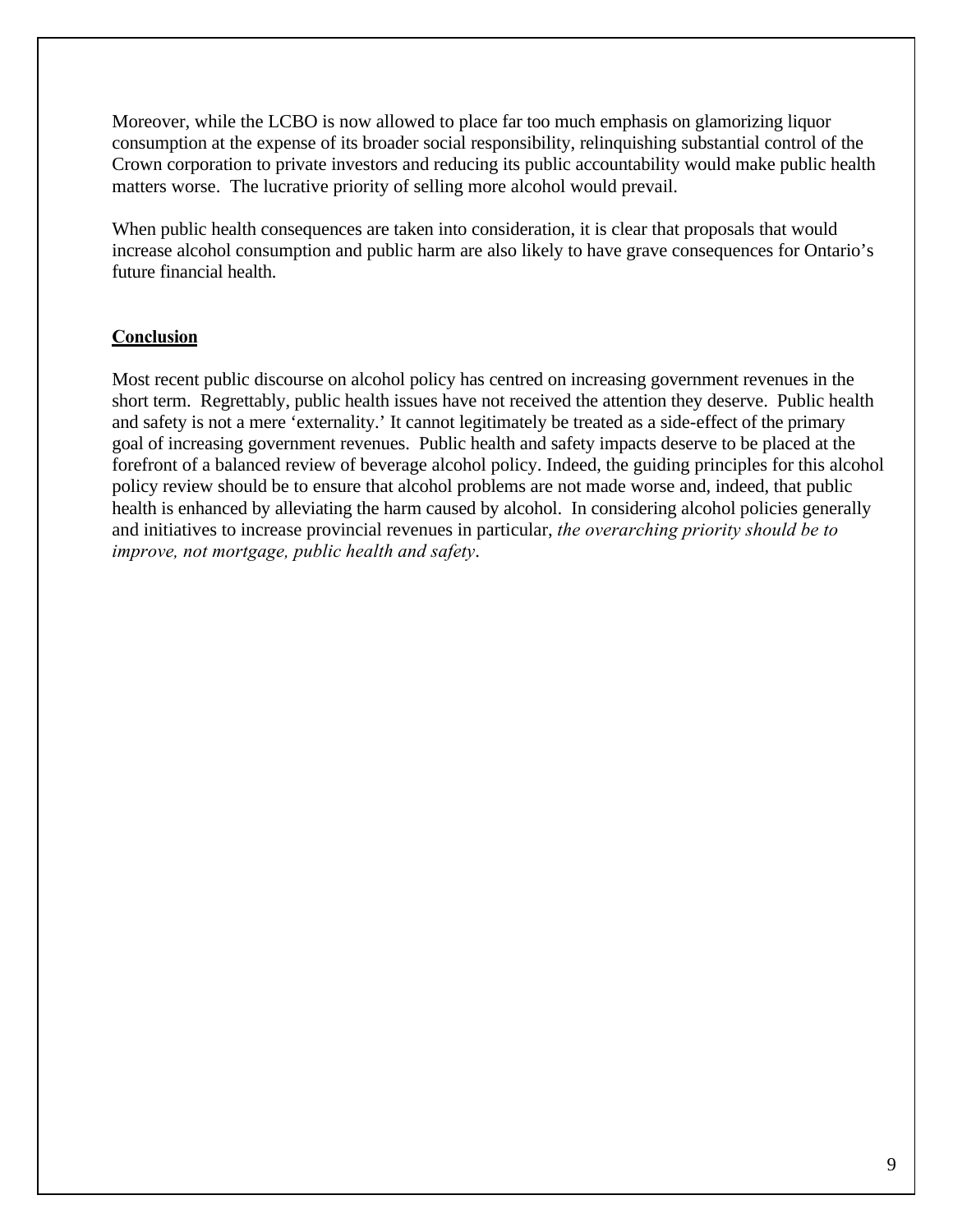### **Recommendations**

The endorsing Ontario public health organizations make the following recommendations to the Beverage Alcohol System Review Panel:

# *Public alcohol retail monopoly*

Extensive World Health Organization research shows that one of the most effective ways to minimize alcohol-related harm is to maintain public alcohol retail distribution systems with a strong duty of social responsibility.<sup>19</sup>

# **1. Retain, expand public alcohol retail monopoly; re-balance its priorities**

As a top priority, Ontario's public monopoly on alcohol distribution and retail sale should be retained intact. The current public monopoly should also be extended to include beer and certain wine stores. These initiatives would:

- o facilitate the government's ability to raise increased revenues from alcohol;
- o simplify the alcohol distribution system in the province—thereby reducing government overhead; and
- o provide for a stronger provincial mechanism for implementing public health initiatives related to alcohol.

In addition, the activities of the expanded public monopoly should be re-balanced to moderate its current marketing emphasis and to take greater account of public health and safety priorities.

# *Alcohol Taxes*

Increasing alcohol taxes and prices is one of the most common and effective methods of controlling alcohol-related health problems. (See *Alcohol and Public Health*, published this month in the British medical journal *The Lancet*, which is appended in Annex II.) Basic economic theory suggests that making alcoholic beverages more expensive by taxing them usually results in people consuming less alcohol. This in turn, according to decades of international research, leads to fewer alcohol-related problems.<sup>20</sup>

### **2. Increase alcohol taxes, especially on beer**

Alcohol taxes in Ontario should be increased by between 10-20% in the short term, with subsequent gradual increases tied to provincial economic indicators. This initiative would increase government revenue derived from alcohol. Extensive research shows that a tax increase would also reduce alcohol consumption—reducing costly alcohol-related problems and improving public health and safety throughout Ontario.

- o As a first step in this initiative, the flat tax on beer, which was introduced in 2001, should be eliminated. This would increase provincial revenues; the flat tax is estimated to have cost the province \$177 million in foregone revenues between 2001-02 and 2004-05.<sup>21</sup>
- o In addition, beverage alcohol should be taxed uniformly at a rate more similar to that for spirits. This would also increase provincial revenues by eliminating the minimum pricing policies that now favour beer over other forms of alcohol.

There are strong public policy and scientific justifications for increasing taxes on beer. Beer currently enjoys preferential tax treatment in Ontario, being taxed at a lower rate (54 %) than wine (60%) or spirits  $(81\%)^{22}$ . Beer is the alcoholic beverage of choice of youth, who are particularly vulnerable to alcohol-related harm. Finally, the preferential tax rate for beer may currently be contributing to elevated death and injury from alcohol-related vehicle crashes caused by beer consumption.<sup>23 24</sup>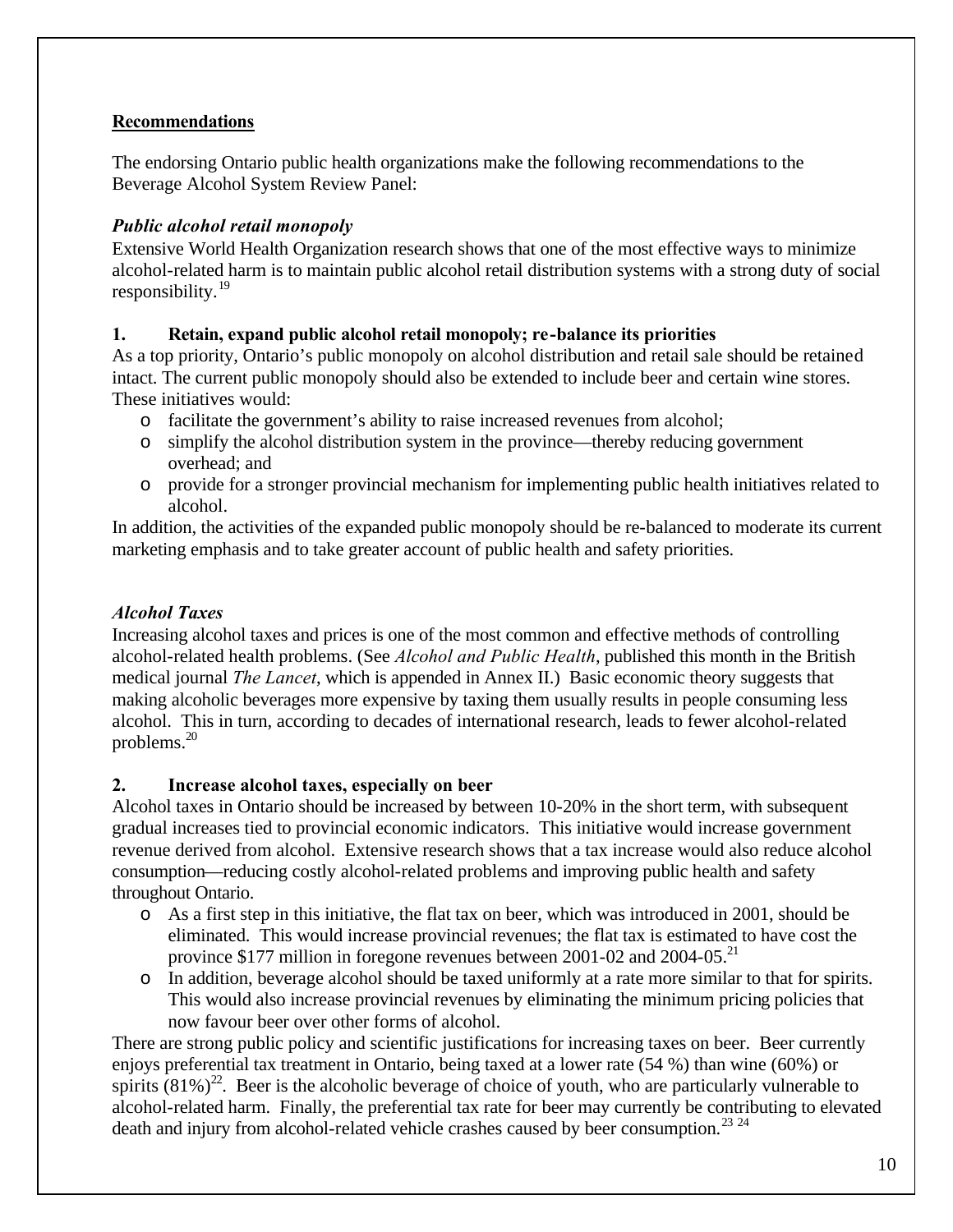#### **Annex I Endorsing organizations**

**Addictions Ontario (AO)** –formerly the Alcohol and Drug Recovery Association of Ontario (ADRAO)—is a non-profit, charitable organization representing individuals and facilities providing addiction services. AO is involved in and supports all aspects of the addictions field including prevention, education, advocacy, harm reduction and treatment. It is also inclusive of all addictions issues including alcohol, drugs and problem gambling.

The **Association of Local Public Health Agencies (alPHa)** is a non-profit organization that provides leadership to boards of health and public health units in Ontario. Its members include boards of health, members of health units, medical and associate medical officers of health, and senior public health managers. alPHa advises and lends expertise to members on the governance, administration and management of health units. The Association also collaborates with governments and other health organizations, advocating for a strong, effective and efficient public health system in the province. Through leadership, participation, partnership and promotion, alPHa facilitates the improvement of public health programs and services that better the health of Ontario's population.

The **Centre for Addiction and Mental Health (CAMH)** is Canada's leading addiction and mental health teaching hospital. CAMH succeeds in transforming the lives of people affected by addiction and mental illness, by applying the latest in scientific advances, through integrated and compassionate clinical practice, health promotion, education and research. CAMH has central facilities in Toronto and 26 community locations throughout the province. CAMH is fully affiliated with the University of Toronto and is a Pan American Health Organization and World Health Organization Collaborating Centre.

**Mothers Against Drunk Driving (MADD Canada)** is a non-profit, grassroots organization that is committed to stopping impaired driving and supporting the victims of this violent crime. At the heart of MADD Canada is our volunteers who include not only mothers, but fathers, friends, business professionals, experts in the anti-impaired driving field and concerned citizens who want to make a difference in the fight against impaired driving.

The **Ontario Drug Awareness Partnership (ODAP)** increases the awareness of the effects of alcohol and other drugs in communities throughout Ontario by supporting the initiatives and programs of drug awareness committees (DACs). There are currently 170 DACs throughout the province. Their significant target groups are youth, parents and seniors. ODAP coordinates the annual drug awareness week campaign in Ontario.

Founded in 1949, the **Ontario Public Health Association (OPHA)** is a voluntary, charitable, non-profit association. OPHA is an organization of individuals and Constituent Associations from various sectors and disciplines that have an interest in improving the health of the people of Ontario. The mission of the Ontario Public Health Association is to provide leadership on issues affecting the public's health and to strengthen the impact of people who are active in public health and community health throughout Ontario.

**Parent Action on Drugs (PAD)—formerly Parents Against Drugs—helps parents and others make informed** choices about substance abuse issues that affect their children. For the past 20 years, PAD has provided parents, teens and the community with the tools they need to prevent the abuse of alcohol and other drugs.

As the largest health unit in Canada, **Toronto Public Health (TPH)** works to promote and protect the health of all communities and individuals who live, work and play in Toronto. TPH is a Division within the City of Toronto with a mandate under the provincial Health Protection and Promotion Act. Throughout its history, TPH has been a leading advocate for healthy public policy in Ontario.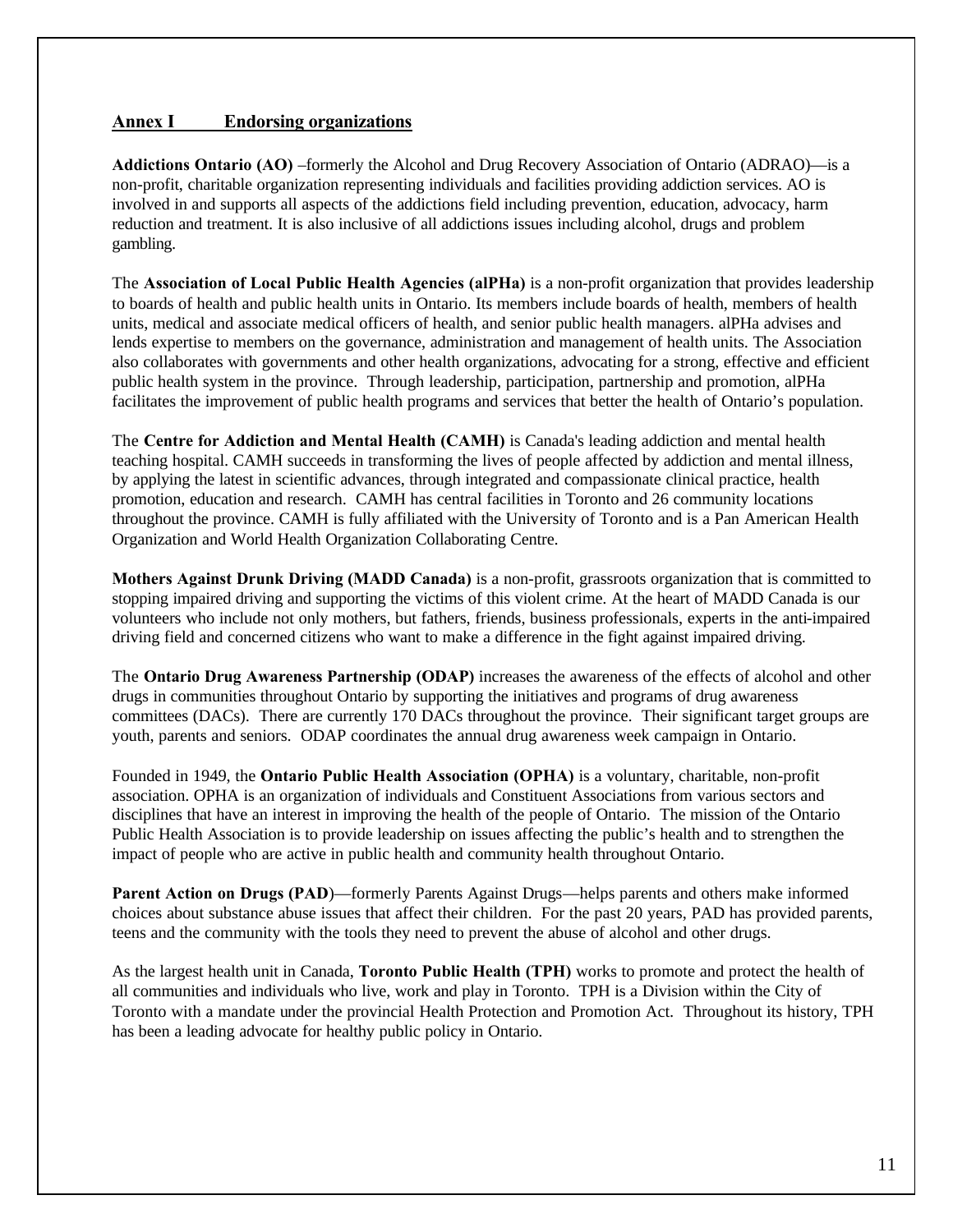### **Annex II Enclosures**

Room, R., Babor, T., and Rehm, J. (2005) Alcohol and Public Health, *Lancet* 365: 519-30.

Centre for Addition and Mental Health (2004) *Retail Alcohol Monopolies and Regulations: Preserving the Public Interest*.

Bador, T., et al. (2003) *No Ordinary Commodity: Alcohol and Public Policy*, Oxford: Oxford University Press.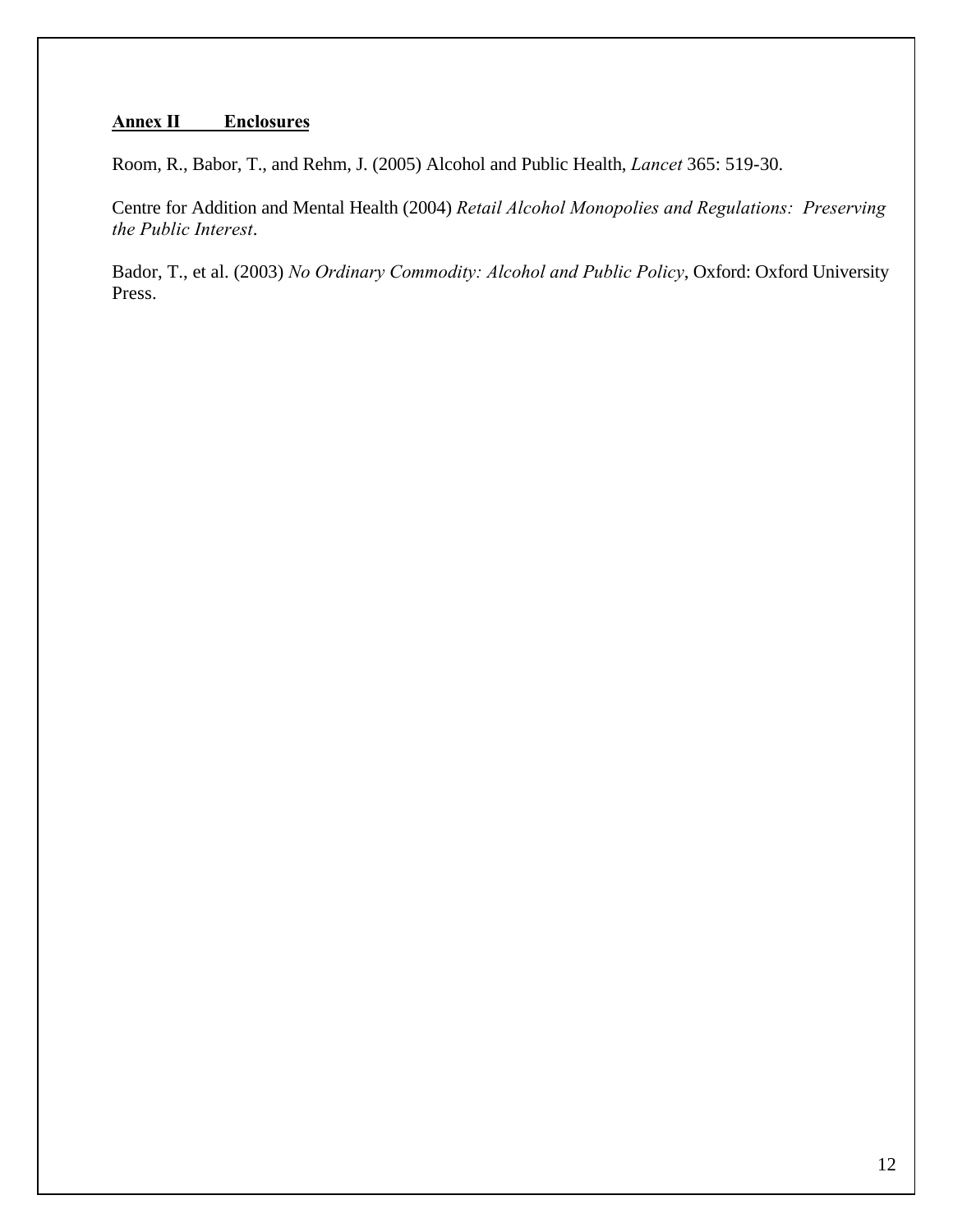#### **Endnotes**

 $\overline{a}$ 

 $2$  The World Health Organization recently identified alcohol as one of the world's top ten health risks. World Health Organization (2002), *The World Health Report 2002, Reducing Risks, Promoting Healthy Life*, Geneva, Switzerland: World Health Organization. See p. 82, Figure 4.9: "Global distribution of burden of disease attributable to 20 leading selected risk factors."

Of the 26 risk factors examined in the WHO 2000 Global Burden of Disease study, alcohol ranks as fifth most detrimental, accounting for about the same amount of global burden of disease (4.0%) as fourth-ranked tobacco (4.1%). World Health Organization (1999) *Global Status Report on Alcohol*. Geneva, Switzerland: World Health Organization. See also:

Babor, T., Caetano, R., Casswell, S, Edwards, G., Giesbrecht, N., Graham, K., Grube, J., Gruenewald, P., Hill, L., Holder, H., Homel, R., Osterberg, E., Rehm, J., Room, R. and Rossow, R. (2003) *No Ordinary Commodity: Alcohol and Public Policy*, Oxford: Oxford University Press.

<sup>3</sup> *No Ordinary Commodity: Alcohol and Public Policy*, *supra*, note 2, Sect. 4.3.6 4 Ibid.

5 Addiction Research Foundation, *The economic costs of alcohol, tobacco and illicit drug abuse in Ontario: 1992*. For media highlights, visit http://sano.camh.net/announce/htscost.htm . See also:

Single, E., Robson, L., Xie, X. & Rehm, J. (1998). The economic costs of alcohol, tobacco and illicit drugs in Canada, 1992, *Addiction* 93 (7): 991-1006.

<sup>6</sup> *No Ordinary Commodity: Alcohol and Public Policy*, *supra*, note 2 .

7 Ontario Public Health Association (2003) *Promoting Health Communities: A framework for alcohol policy and public health in Ontario*, A position paper adopted by the Ontario Public Health Association (OPHA), Code 2003-03 (PP), pp. 3-4, italics added in each case, available at http://www.opha.on.ca/ppres/2003-03\_pp.pdf ; accessed Feb. 17, 2005).

8 This section highlights information contained in *No Ordinary Commodity*, *supra* note 2, Sections 7, 8, 9, 12 and 16. It is drawn from Grieshaber-Otto, J., Schacter, N. and Sinclair, S. *Looming Challenges: international trade treaties and*

the regulation of alcohol to improve public health, paper prepared for the World Health Organization, in preparation.<br><sup>9</sup> Room, R. (2002) *Why Have a Retail Alcohol Monopoly?,* Paper presented at an International Seminar Monopolies, Harrisburg, Pennsylvania, August 19-21, 2001.

<sup>10</sup> World Health Organization (2004) *Global Status Report: Alcohol Policy*, Geneva, Department of Mental Health and Substance Abuse. (available free online at

http://www.who.int/substance\_abuse/publications/en/Alcohol%20Policy%20Report.pdf )

<sup>11</sup> Saffer, H. (1997) Alcohol Advertising and Motor Vehicle Fatalities, *The Review of Economics and Statistics*, Vol. 79, No. 3, pp. 431-442.

<sup>12</sup> The Center on Alcohol Marketing and Youth's October 2004 report, *Alcohol Advertising on Television, 2001 to 2003: More of the Same*, indicates that television alcohol advertising in 2003 resulted in alcoholic beverage advertising exposing young people to alcohol products, sometimes to an even greater extent per capita than adults. The report is available at http://camy.org/research/tv1004/ ; accessed Feb. 17, 2005. Also, see the CAMY report entitled *Clicking with Kids: Alcohol Marketing and Youth on the Internet*, available at http://camy.org/research/internet0304/ ; accessed Feb. 17, 2005.

<sup>13</sup> Centre for Addiction and Mental Health, *Retail Alcohol Monopolies and Regulation: Preserving the Public Interest*, Position Paper, available online at http://www.camh.net/public\_policy/retailalcoholmonopolies.html

<sup>14</sup> The percentages in these surveys exclude respondents who chose "don't know" as a response and those who did not answer. The total sample for the surveys ranged from a low of 573 to a high of 1,947.

<sup>15</sup> Anglin, L., Giesbrecht, N., Ialomiteanu, A., Grand, L., Mann, R., and McAllister, J. (2003) *Public opinion on current alcohol policy issues: International trade agreements, advertising and access to alcohol. Findings from a 2002 Ontario Survey*, CAMH Research Document Series No. 201, pp. 11, 12, 21, Table 1. In this survey, the total sample consisted of 1206 individuals.

<sup>16</sup> The survey was conducted between January 21 and January 27, 2005 by SES Canada Research Inc. and is considered accurate to plus or minus 4.5 percentage points, 19 times out of 20.

<sup>17</sup> *Retail Alcohol Monopolies and Regulation*, *supra*, note 13, p. 6.

<sup>18</sup> See, for example:

Edwards, G., Anderson, P., Babor, T.F., Casswell, S., Ferrence, R., Giesbrecht, N., Godfrey, C., Holder, H.D., Lemmens, P., Makela, K., Midanik, L.T., Norstrom, T., Osterberg, E., Romelsjo, A., Room, R., Simpura, J., & Skog, O.-J. (1994) *Alcohol Policy and the Public Good*, New York, Oxford University Press.

<sup>&</sup>lt;sup>1</sup> World Health Organization (2002), *The World Health Report 2002, Reducing Risks, Promoting Healthy Life*, Geneva, Switzerland: World Health Organization, p. 66.